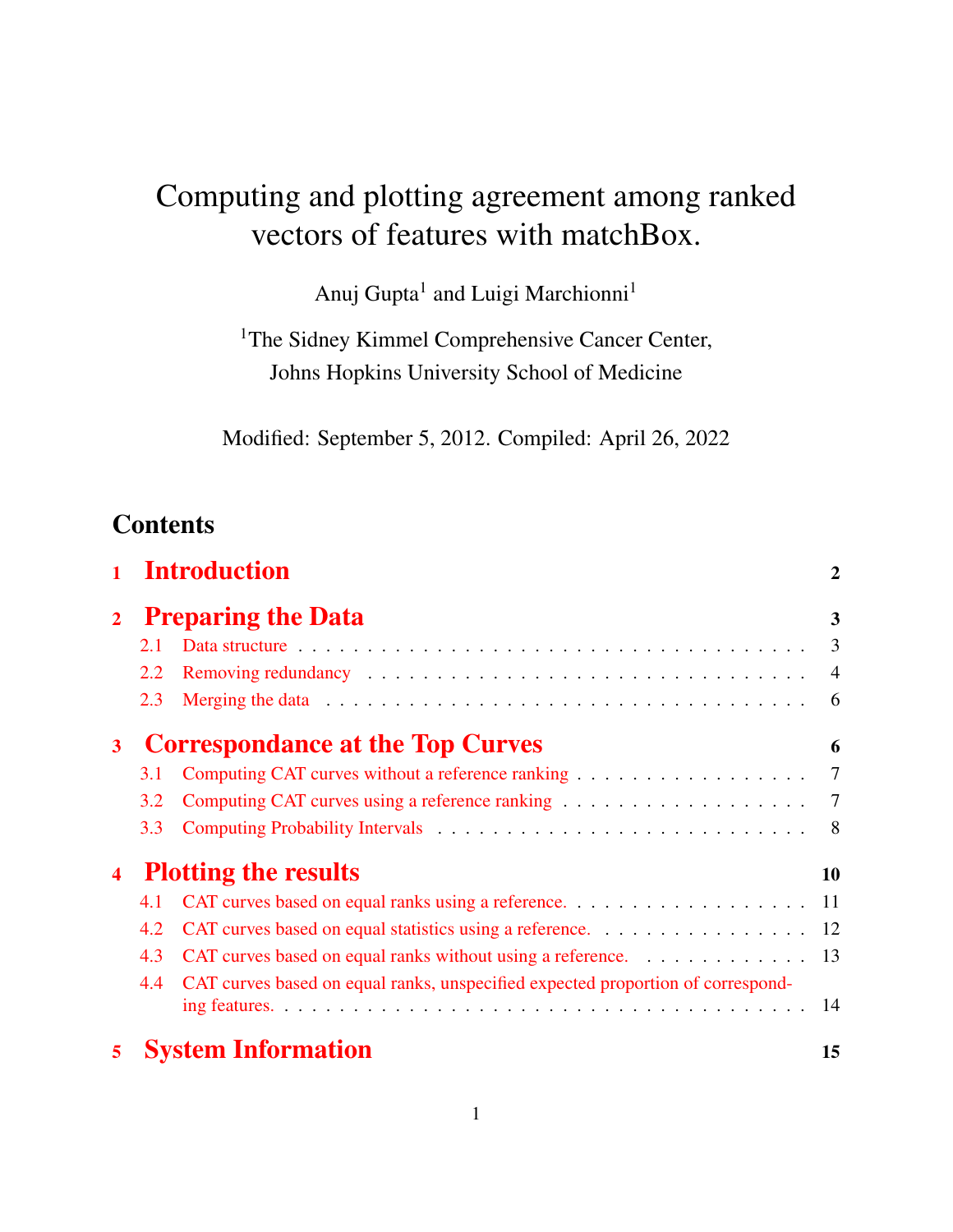# 6 [Literature Cited](#page-14-1) 15

# <span id="page-1-0"></span>1 Introduction

The matchBox package allows to compare ranked vectors (*i.e.* by differential expression) of features (*i.e.* genes, or probe sets), using Correspondence-At-the-Top (CAT) curves. A CAT curve displays the overlapping proportion between two ranked vectors of identifiers against the number of considered features. This techiques was originally envisaged for comparing differential gene expression results obtained from distinct microarray platforms in different laboratories (see Irizarry et al, Nat Methods (2005) [\[1\]](#page-14-2)), and further used to compare differential gene expression across distinct studies (see Ross et al, Prostate (2011) [\[2\]](#page-14-3), and Benassi et al., Cancer Discovery (2012) [\[3\]](#page-14-4)).

The matchBox package contains several utilities enabling the following:

- 1. To filter redundant features in a data.frame (*i.e.* filtering multiple probe sets pointing to the same gene);
- 2. To merge multiple data sets together based on a common set of identifiers;
- 3. To compute the CAT curves probability intervals;
- 4. To nicely plot the CAT curves.

Briefly, CAT curves enable to compare the correspondence of two vectors ordered by a predefined ranking statistics at their top. This is accomplished through:

- 1. Ordering the two vectors according to a desired statistics ( *i.e.* differential gene expression, significance, probability,  $\dots$ ;
- 2. Computing the proportion of top ranking elements in common between the two vector for a given vector size (*i.e.* top 5 features);
- 3. Reiterating the two steps above increasing the vector size up to all common elements (*i.e.* the top 6 identifiers, then the top 7, 8, 9,  $\dots$ , all features);
- 4. Plotting the proportion of common elements against the increasing vector size.

Since CAT curves evaluate agreement at the top of ranked vectors they are particularly useful in gene expression analysis, where only a small fraction of genes is expected to be differentially expressed over the large total number of analyzed genes.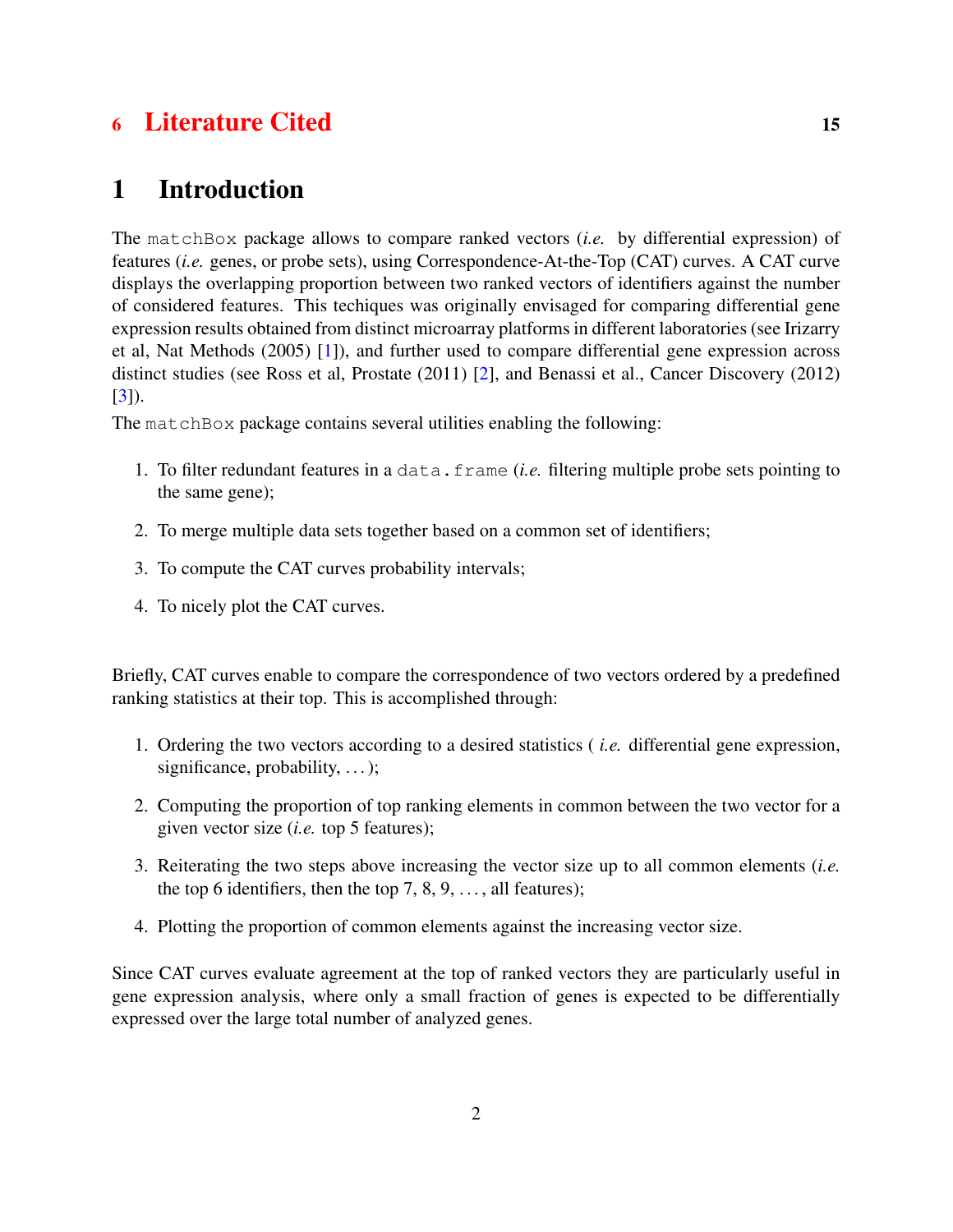# <span id="page-2-0"></span>2 Preparing the Data

#### <span id="page-2-1"></span>2.1 Data structure

Download and install the package matchBox from Bioconductor.

```
> if (!requireNamespace("BiocManager", quietly=TRUE))
     install.packages("BiocManager")
> BiocManager::install("matchBox")
```
Load the library.

> require(matchBox)

Load the example data contained in the matchBox package.

```
> data(matchBoxExpression)
```
The object matchBoxExpression is a list of data.frames containing differential gene expression analysis resulst from three distinct experiments. These data.frames will be used to retrieve the identifiers and the ranking statistics for computing overlapping proportions displayed by the CAT curves. Below is shown the structure of matchBoxExpression:

```
> sapply(matchBoxExpression, class)
    dataSetA dataSetB dataSetC
"data.frame" "data.frame" "data.frame"
> sapply(matchBoxExpression, dim)
    dataSetA dataSetB dataSetC
[1,] 1375 2358 1800
[2,1 9 9 9
> str(matchBoxExpression)
List of 3
$ dataSetA:'data.frame': 1375 obs. of 9 variables:
  ..$ SYMBOL : chr [1:1375] "KLK11" "CDKN1B" "LPAR1" "JAKMIP2" ...
  ..$ GENENAME : chr [1:1375] "kallikrein-related peptidase 11" "cyclin-dependent kinase
  ..$ ENTREZID : chr [1:1375] "11012" "1027" "1902" "9832" ...
  \ldots$ logFC : num [1:1375] -1.99 0.974 -1.027 1.376 1.376 ...
  ..$ AveExpr : num [1:1375] 10.1 10.6 10.7 11.4 11.4 ...
  \ldots$ t : num [1:1375] -8.13 6.96 -6.73 6.42 6.42 ...
  ..$ P.Value : num [1:1375] 8.44e-11 6.02e-09 1.37e-08 4.32e-08 4.32e-08 ...
  ..$ adj.P.Val: num [1:1375] 1.36e-07 4.45e-06 7.02e-06 1.67e-05 1.67e-05 ...
  ..$ B : num [1:1375] 15.53 11.71 10.96 9.92 9.92 ...
 $ dataSetB:'data.frame': 2358 obs. of 9 variables:
  ..$ SYMBOL : chr [1:2358] "KLK11" "CDKN1B" "LPAR1" "JAKMIP2" ...
  ..$ GENENAME : chr [1:2358] "kallikrein-related peptidase 11" "cyclin-dependent kinase
```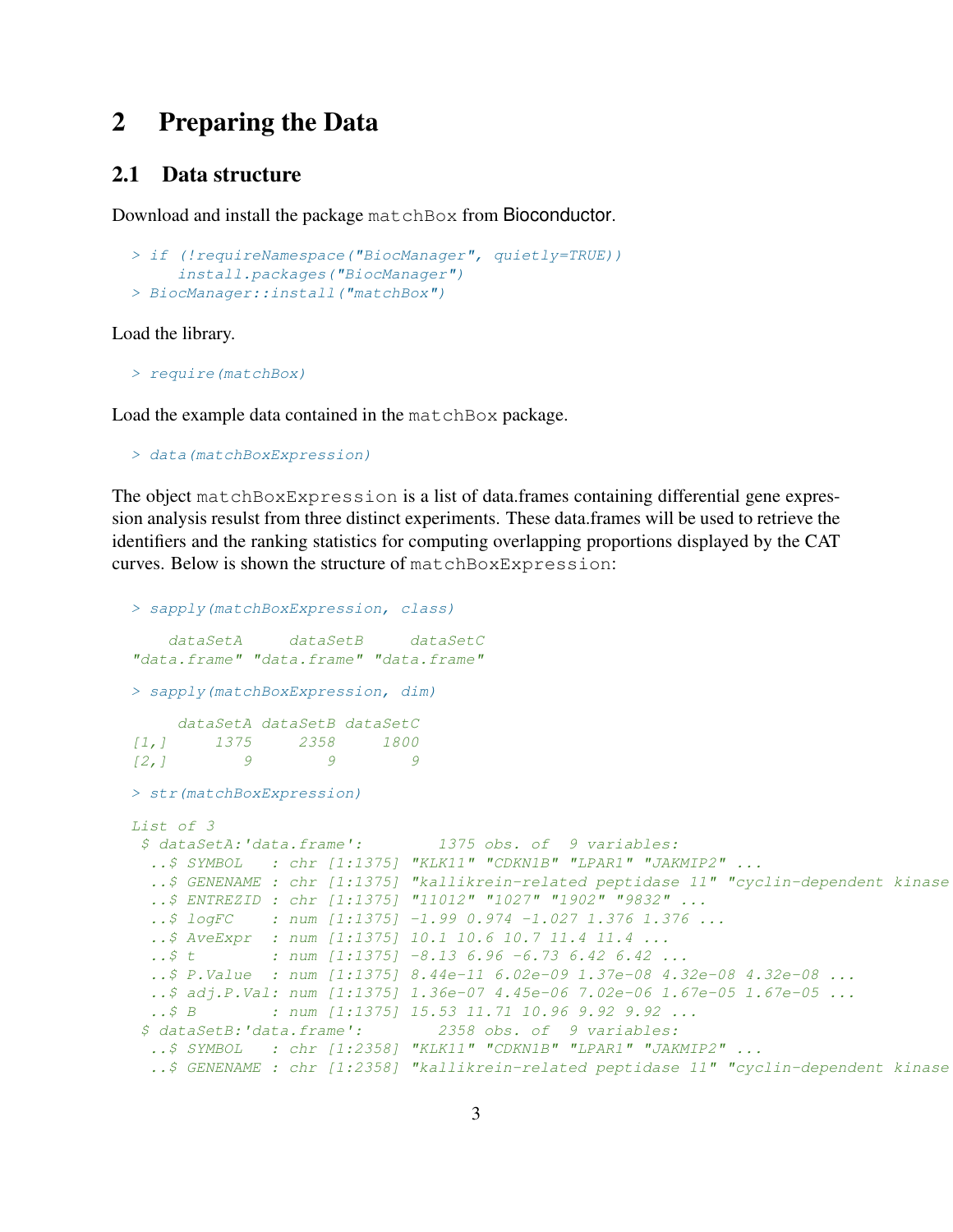```
..$ ENTREZID : chr [1:2358] "11012" "1027" "1902" "9832" ...
 ..$ logFC : num [1:2358] 0.885 1.532 0.599 0.714 0.408 ...
 ..$ AveExpr : num [1:2358] 8.72 8.49 12.29 7.37 10.79 ...
 ..$ t : num [1:2358] 13.5 12.08 12.07 9.76 9.36 ...
 ..$ P.Value : num [1:2358] 1.88e-19 2.18e-17 2.23e-17 8.62e-14 3.81e-13 ...
 ..$ adj.P.Val: num [1:2358] 6.96e-16 4.06e-14 4.06e-14 6.12e-11 2.31e-10 ...
..$ B : num [1:2358] 33.7 29.5 28.6 22.2 20.8 ...
$ dataSetC:'data.frame': 1800 obs. of 9 variables:
..$ SYMBOL : chr [1:1800] "CD38" "C15orf61" "PECI" "PSMC2" ...
 ..$ GENENAME : chr [1:1800] "CD38 molecule" "chromosome 15 open reading frame 61" "per
 ..$ ENTREZID : chr [1:1800] "952" "145853" "10455" "5701" ...
 ..$ logFC : num [1:1800] -0.699 0.24 0.366 0.405 0.442 ...
 ..$ AveExpr : num [1:1800] 12.2 10.8 11.5 12.1 12.6 ...
 ..$ t : num [1:1800] -10.77 10.11 9.13 9.09 8.82 ...
 ..$ P.Value : num [1:1800] 1.14e-13 7.96e-13 1.59e-11 1.79e-11 4.11e-11 ...
 ..$ adj.P.Val: num [1:1800] 2.29e-10 1.05e-09 1.22e-08 1.33e-08 2.28e-08 ...
 ..$ B : num [1:1800] 22.1 20.4 17.6 17.5 16.7 ...
```
#### <span id="page-3-0"></span>2.2 Removing redundancy

In order to compute the CAT curves, and then compare the results obtained from the three experiments, it is necessary to identify the set of **non-redundant** features in common among the three data sets. The filterRedundant function enables to remove the redundant features within each data.frame prior computing the subset of of common identifiers across the three data sets. The argument idCol specifies the index or the name of the column containing redundant identifiers, while the other arguments enable to control the method used to remove the redundancy, as explained in the help for this function.

By default the filterRedundant function will keep the feature with the largest absolute ranking statistics, as defined by the byCol argument. The method argument enables to control which feature to keep and which to discard. Currently available methods are: maxORmin, geoMean, random, mean, and median (see help for filterRedundant).

In the example below we are using an  $l$  apply call to remove the redundant features from all the three data.frames at once. To this end we will use gene symbols to identify the redundant features and the t-statistics to select which feature to keep.

```
> sapply(matchBoxExpression, function(x) any(duplicated(x[, 1])) )
dataSetA dataSetB dataSetC
   TRUE TRUE TRUE
> allDataBySymbolAndT <- lapply(matchBoxExpression, filterRedundant,
                              idCol="SYMBOL", byCol="t", absolute=TRUE)
```
Each data.frame now contains only unique features.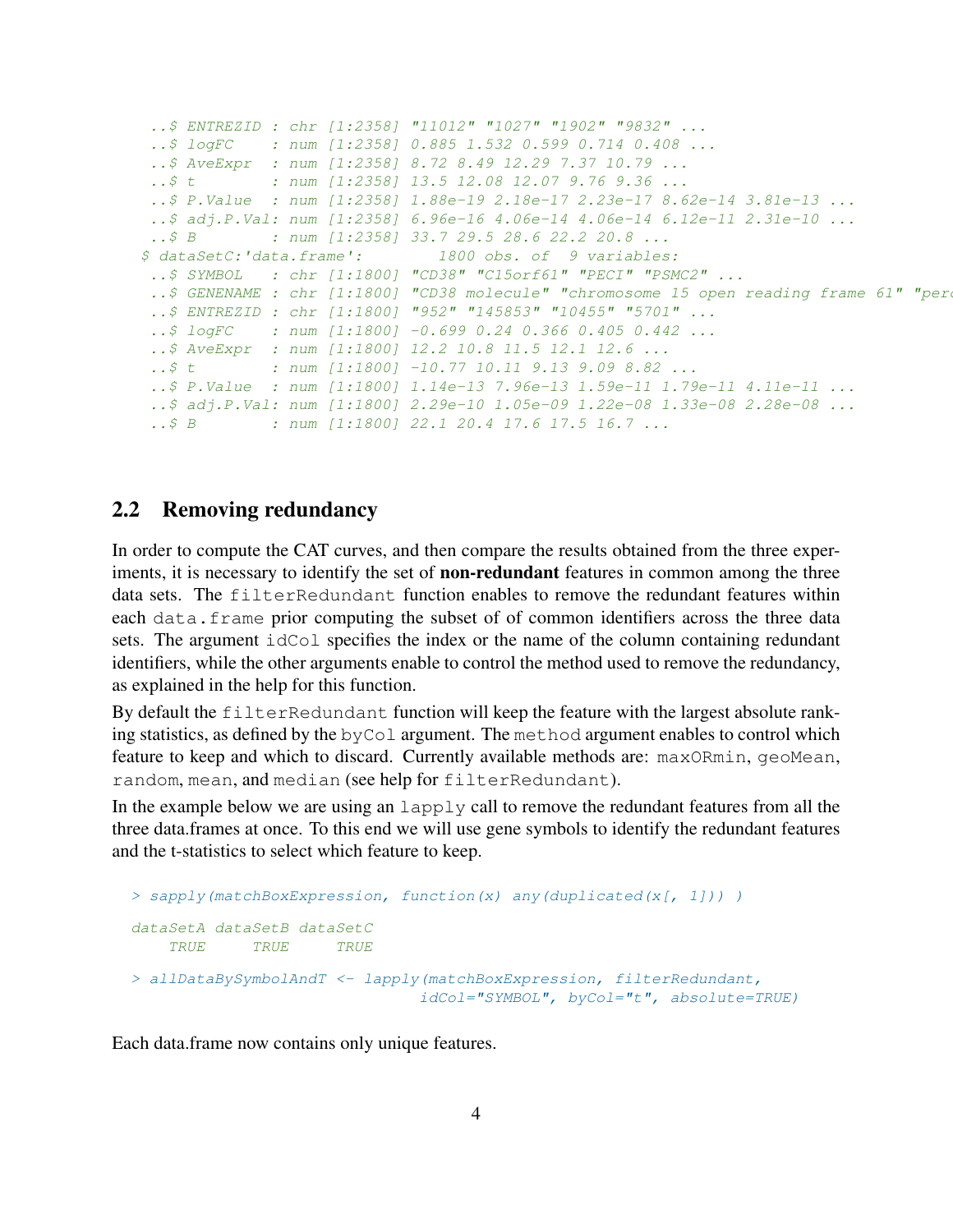```
> sapply(allDataBySymbolAndT, dim)
   dataSetA dataSetB dataSetC
[1,] 1075 2058 1500
[2, 1 9 9 9
> sapply(allDataBySymbolAndT, function(x) any(duplicated(x[, 1])) )
dataSetA dataSetB dataSetC
  FALSE FALSE FALSE
```
In the example below we are removing the redundant features using Enrez Gene identifiers to select the redundant features and the signed log2 fold-change to select which feature to keep.

```
> sapply(matchBoxExpression, function(x) any(duplicated(x[, 1])) )
dataSetA dataSetB dataSetC
   TRUE TRUE TRUE
> allDataByEGIDAndLogFC <- lapply(matchBoxExpression, filterRedundant,
                                idCol="ENTREZID", byCol="logFC", absolute=FALSE)
```
Each of the data.frame now contains only unique features.

```
> sapply(allDataByEGIDAndLogFC, dim)
    dataSetA dataSetB dataSetC
[1,] 1075 2058 1500
[2, 1 \qquad 9 \qquad 9 \qquad 9> sapply(allDataByEGIDAndLogFC, function(x) any(duplicated(x[, 1])) )
dataSetA dataSetB dataSetC
  FALSE FALSE FALSE
```
In the example below we are removing the redundant features using Enrez Gene identifiers to select the redundant features, and the median adjusted P-value will be used to summarize the redundant features.

```
> sapply(matchBoxExpression, function(x) any(duplicated(x[, 1])) )
dataSetA dataSetB dataSetC
   TRUE TRUE TRUE
> allDataByEGIDAndMedianFDR <- lapply(matchBoxExpression, filterRedundant,
                                    idCol="ENTREZID", byCol="adj.P.Val", absolute=FALSE,
                                    method="median")
```
Each of the data.frame now contains only unique features.

```
> sapply(allDataByEGIDAndMedianFDR, dim)
    dataSetA dataSetB dataSetC
[1,] 1075 2058 1500
[2, 1 \qquad 9 \qquad 9 \qquad 9> sapply(allDataByEGIDAndMedianFDR, function(x) any(duplicated(x[, 1])) )
dataSetA dataSetB dataSetC
  FALSE FALSE FALSE
```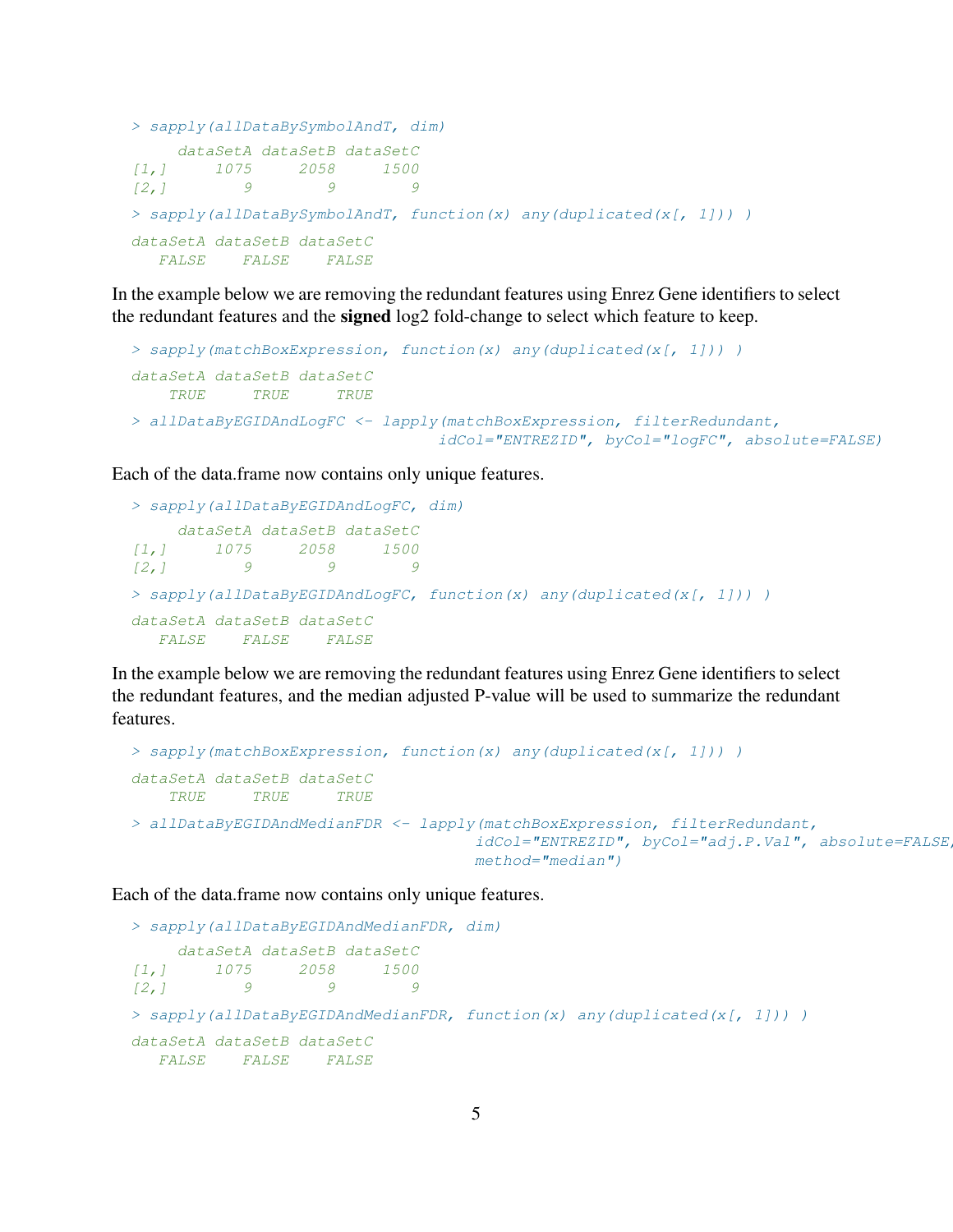#### <span id="page-5-0"></span>2.3 Merging the data

After removing the redundant features it is now possible to obtain the common unique features across all the data sets using the function mergeData. This function finds the intersection across all the data.frames, and extract the desired ranking statistics from each one.

```
> data <- mergeData(allDataBySymbolAndT, idCol="SYMBOL", byCol="t")
```
The object data is a data.frame containing only the common set of features across all three data.frames and the ranking statistics values of choice collected from each data.frame.

```
> sapply(allDataBySymbolAndT, dim)
    dataSetA dataSetB dataSetC
[1,] 1075 2058 1500
[2,1 9 9 9
> dim(data)
[1] 506 4
> str(data)
'data.frame': 506 obs. of 4 variables:
$ commonID : chr "A1CF" "AARS2" "ABCB1" "ABCG8" ...
$ dataSetA.t: num 2.82 1.91 -2.27 2.26 -1.93 ...
$ dataSetB.t: num -3.61 -2.8 -3.07 3.07 -2.81 ...
$ dataSetC.t: num -3.454 -0.319 1.324 -1.797 -4.777 ...
```
# <span id="page-5-1"></span>3 Correspondance at the Top Curves

The computeCat R function enables to compute the overlapping proportions of features among ranked vectors of identifiers. Such proportions will be subsequently used to produce the CAT curves. When computing CAT curves a number of paramenters must be specificied to control the behaviour of the computeCat function. In particular the following information will determine how the vectors of will be ordered, and which vectors will be compaired, and therefore must be carefully considered:

- Whether or not the ranking statistics used to order the features is signed (*i.e.* t-statistics or F-statistics like);
- Whether the ranking statistics should be used to order the features by decreasing or increasing order. For instance in the case of differential gene expression between group A and B:
	- Ordering by decreasing signed t-statistics will compute the CAT curve for the genes up-regulated in group A compared to group B;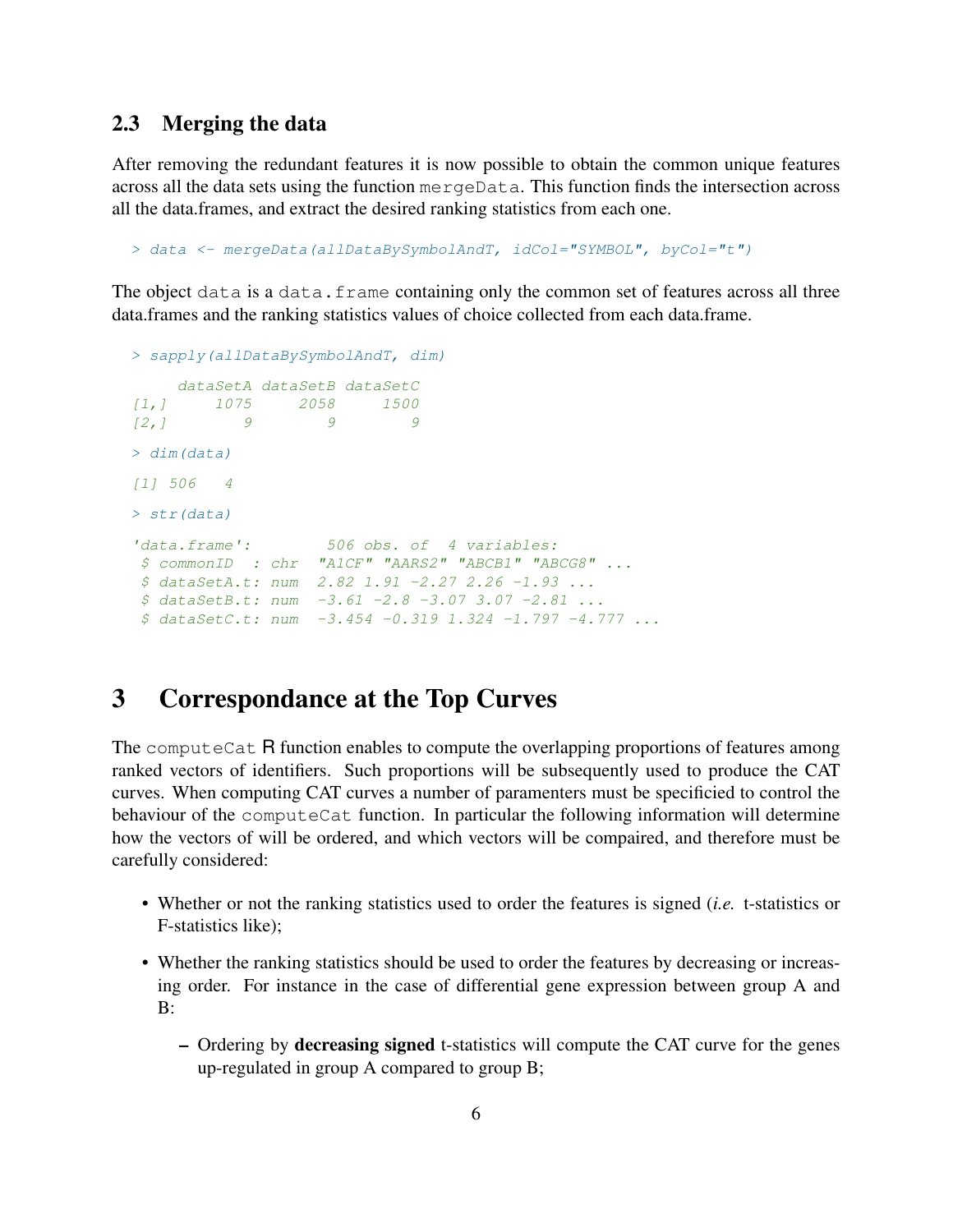- Ordering by increasing signed t-statistics will compute the CAT curve for the genes down-regulated in group A compared to group B;
- Ordering by decreasing absolute t-statistics will compute the CAT curve for the differentiallly expressed genes between the two groups;
- Ordering by increasing absolute t-statistics will compute the CAT curve for the genes that are not differentially expressed between the two groups;
- Whether to compare all possible vector combinations, or to select one of the vectors as the reference;
- Whether the overlapping proportion should be computed using equal ranks or equal statistics;

#### <span id="page-6-0"></span>3.1 Computing CAT curves without a reference ranking

The example below shows how to compute CAT curves without selecting one of the vectors as the reference, using decreasing ranks (*i.e.* up-regulated genes are at the top of the list):

```
> catHigh2LowNoRefByEqualRanks <- computeCat(data = data, idCol = 1,
                                           method="equalRank", decreasing=TRUE)
```
The example below shows to compute CAT curves without selecting a vector as the reference, using increasing ranks (*i.e.* down-regulated genes are at the top of the list):

```
> catLow2HighNoRefByEqualRanks \leq computeCat(data = data, idCol = 1,
                                            method="equalRank", decreasing=FALSE)
```
#### <span id="page-6-1"></span>3.2 Computing CAT curves using a reference ranking

The example below shows how to compute CAT curves selecting one of the vectors as the reference, using decreasing ranks:

```
> catHigh2LowWithRefByEqualRanks <- computeCat(data = data, idCol = 1,
                                             ref="dataSetA.t", method="equalRank", dec
```
The catHigh2LowWithRefByEqualRanks contains the computed overlaps, for decreasing ranks (*i.e.* up-regulated genes are at the top of the list):

```
> str(catHigh2LowWithRefByEqualRanks)
List of 2
 $ dataSetA.t.vs.dataSetB.t:List of 1
 ..$ cat: num [1:506] 0 0.5 0.333 0.5 0.6 ...
 $ dataSetA.t.vs.dataSetC.t:List of 1
  ..$ cat: num [1:506] 0 0 0 0 0 0 0 0 0 0 ...
```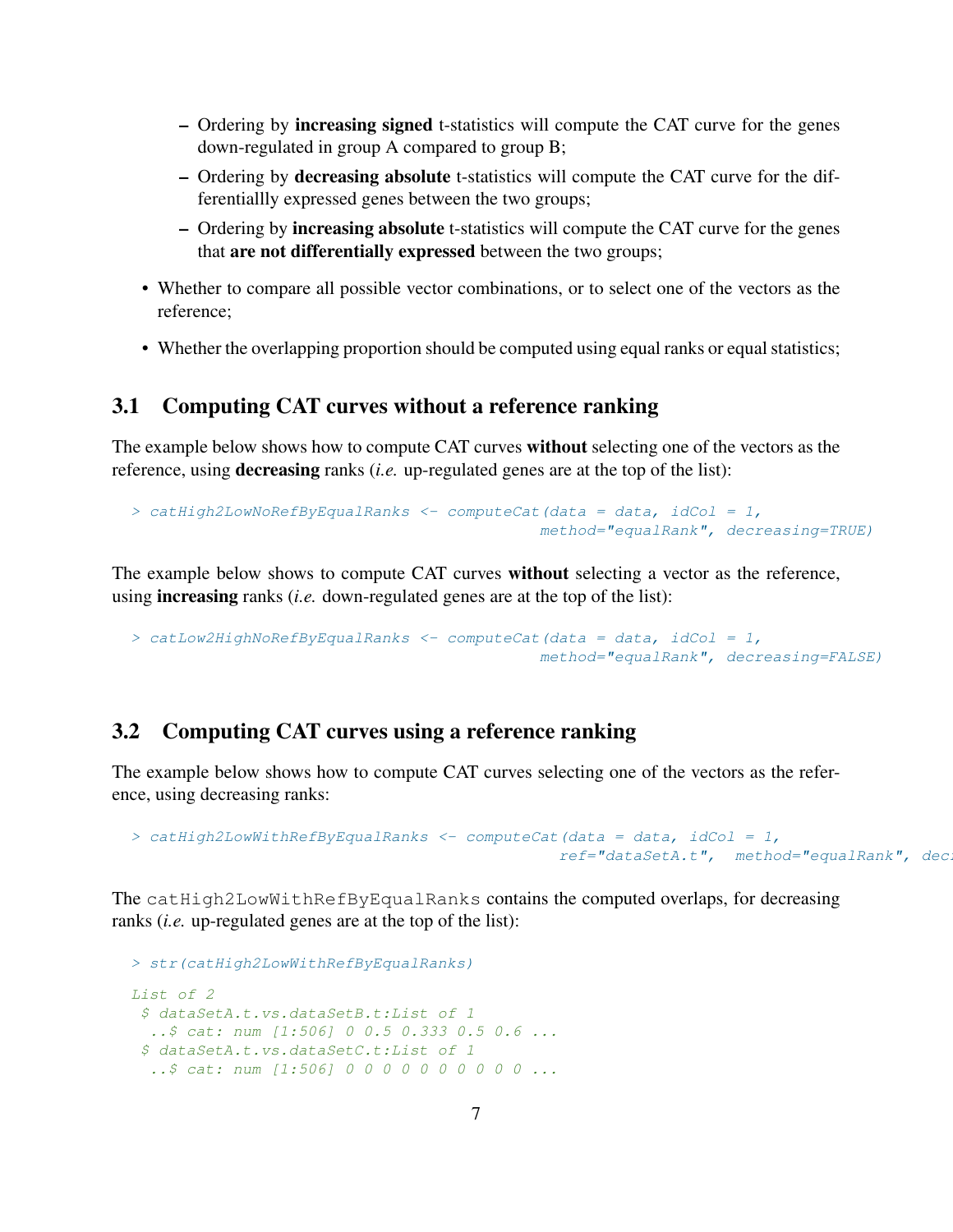The example below shows to compute CAT curves selecting one of the data set as reference, using decreasing t-statistics:

```
> catHigh2LowWithRefByEqualStats \leq computeCat(data = data, idCol = 1, ref="dataSetA.t",
                                              method="equalStat", decreasing=TRUE)
```
The catHigh2LowWithRefByEqualStats contains the computed overlaps: for decreasing t-statistics (*i.e.* down-regulated genes):

```
> str(catHigh2LowWithRefByEqualStats)
List of 2
$ dataSetA.t.vs.dataSetB.t:List of 2
  ..$ cat: num [1:506] 0 0 0 0 0 0 0 0 0 0 ...
  ..$ deg: num [1:506] 2 2 2 2 2 2 2 2 2 2 ...
 $ dataSetA.t.vs.dataSetC.t:List of 2
  ..$ cat: num [1:506] 0 0 0 0 0 0 0 0 0 0 ...
  ..$ deg: num [1:506] 2 2 2 2 2 2 2 2 2 2 ...
```
#### <span id="page-7-0"></span>3.3 Computing Probability Intervals

The calcHypPI R function enables to compute the probability intervals for the CAT curves obtained using equal ranks. Such intervals are based on the hypergeometric distribution (see Irizarry et al [\[1\]](#page-14-2) and Ross et al. [\[2\]](#page-14-3)). Briefly, the calcHypPI uses qhyper quantile function to compute the expected proportions of common features between two ordered vectors of identifiers for a set of specified quantiles of the hypergeometric distribution.

To understand the way such proportions are obtained we can use the analogy of drawing a certain number of balls from an urn containing black and white balls, where black represents a failure (the vectors are in different order, and therefore the features do not overlap), and white represent a success (the vectors are in the same order, and hence the features overlap). According to this analogy the calcHypPI function uses the total number of features in common between the vectors as the total number of balls in the urn, and the size of the vector being compared as the number of balls drawn from the urn. Thus increasing vectors sizes (1, 2, 3, and so on until all features are used) correspond to an increasing number of balls drawn from the urn at each attempt.

By default the calcHypPI function assumes that the top 10% of the features of the two vectors are similarly ordered. In our analogy, therefore, the number of white balls in the urn corresponds to 10% of the total common features between the vectors. This expectation can be modified by the user with the expectedProp argument. When expectedProp is set equal to NULL the number of white balls in the urn (i.e. the top ranking features in the correct order) corresponds to the number of balls that are drawn at each attempt (i.e. the increasing size of top features from each vector that are being compared).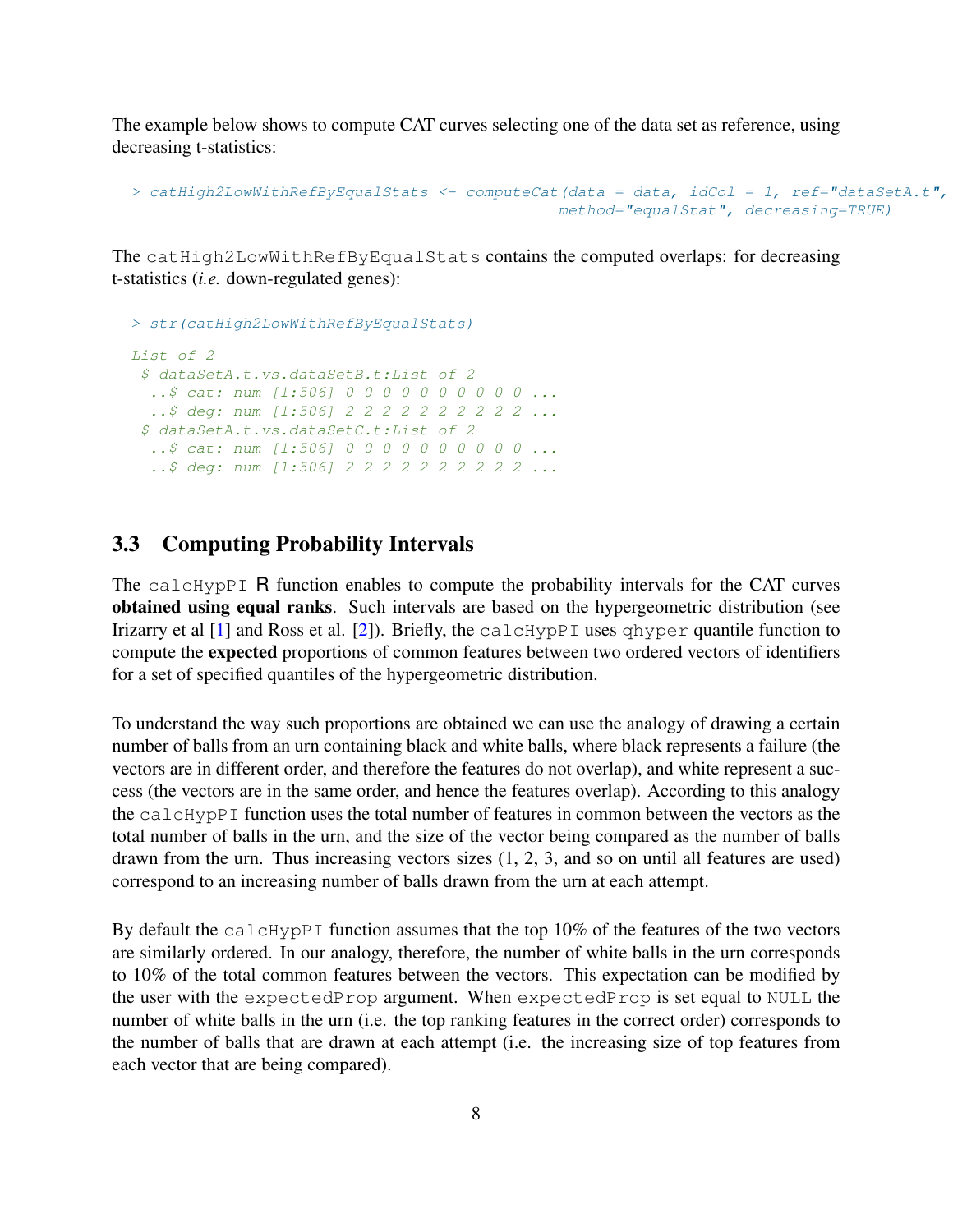The example below shows how to compute probability intervals for CAT curves, using the default 0.1 expected proportion of top ranked features:

```
> PIbyRefEqualRanks <- calcHypPI(data=data)
```
The PIbyRefEqualRanks contains the computed probability intervals for the CAT curves:

|                      | > head (PIbyRefEqualRanks) |               |               |                                     |          |
|----------------------|----------------------------|---------------|---------------|-------------------------------------|----------|
|                      |                            |               |               | 0.990000 0.010000 0.950000 0.050000 |          |
|                      | [1,] 0.01960784            | 0 0.01960784  | 0 0.01960784  | 0 0.01960784                        | $\Omega$ |
|                      | [2, 1 0.03921569]          | 0, 0.03921569 | 0 0.01960784  | 0 0.01960784                        | $\Omega$ |
|                      | [3, 1, 0.05882353]         | 0 0.03921569  | 0, 0.03921569 | 0 0.01960784                        | $\Omega$ |
|                      | [4, ] 0.07843137           | 0 0.05882353  | 0, 0.03921569 | 0, 0.03921569                       | 0        |
|                      | [5, ] 0.09803922           | 0 0.05882353  | 0, 0.03921569 | 0.0.03921569                        | $\Omega$ |
|                      | [6, ] 0.09803922           | 0 0.07843137  | 0 0.05882353  | 0.0.03921569                        | $\theta$ |
|                      | 0.500000                   |               |               |                                     |          |
| $\lceil 1, 1 \rceil$ | 0                          |               |               |                                     |          |
| [2,]                 | 0                          |               |               |                                     |          |
| 13,1                 | 0                          |               |               |                                     |          |
| $\lceil 4, \rceil$   | 0                          |               |               |                                     |          |
| $\left[5, 1\right]$  | 0                          |               |               |                                     |          |
| [6, 1]               |                            |               |               |                                     |          |

The example below shows how to compute probability intervals for CAT curves, setting the expected proportion of top ranked features to 0.3:

```
> PIbyRefEqualRanks03 <- calcHypPI(data=data, expectedProp=0.3)
```
The PIbyRefEqualRanks03 contains the computed probability intervals for the CAT curves:

```
> head(PIbyRefEqualRanks03)
      0.999999 0.000001 0.999000 0.001000 0.990000 0.010000 0.950000
[1,] 0.006578947 0 0.006578947 0 0.006578947 0 0.006578947
[2,] 0.013157895 0 0.013157895 0 0.013157895 0 0.013157895
[3,] 0.019736842 0 0.019736842 0 0.019736842 0 0.013157895
[4,] 0.026315789 0 0.026315789 0 0.019736842 0 0.019736842
[5,] 0.032894737 0 0.032894737 0 0.026315789 0 0.019736842
[6,] 0.039473684 0 0.032894737 0 0.032894737 0 0.026315789
   0.050000 0.500000
[1,] 0 0.000000000
[2,] 0 0.006578947
[3,] 0 0.006578947
[4,] 0 0.006578947
[5,] 0 0.006578947
[6,] 0 0.013157895
```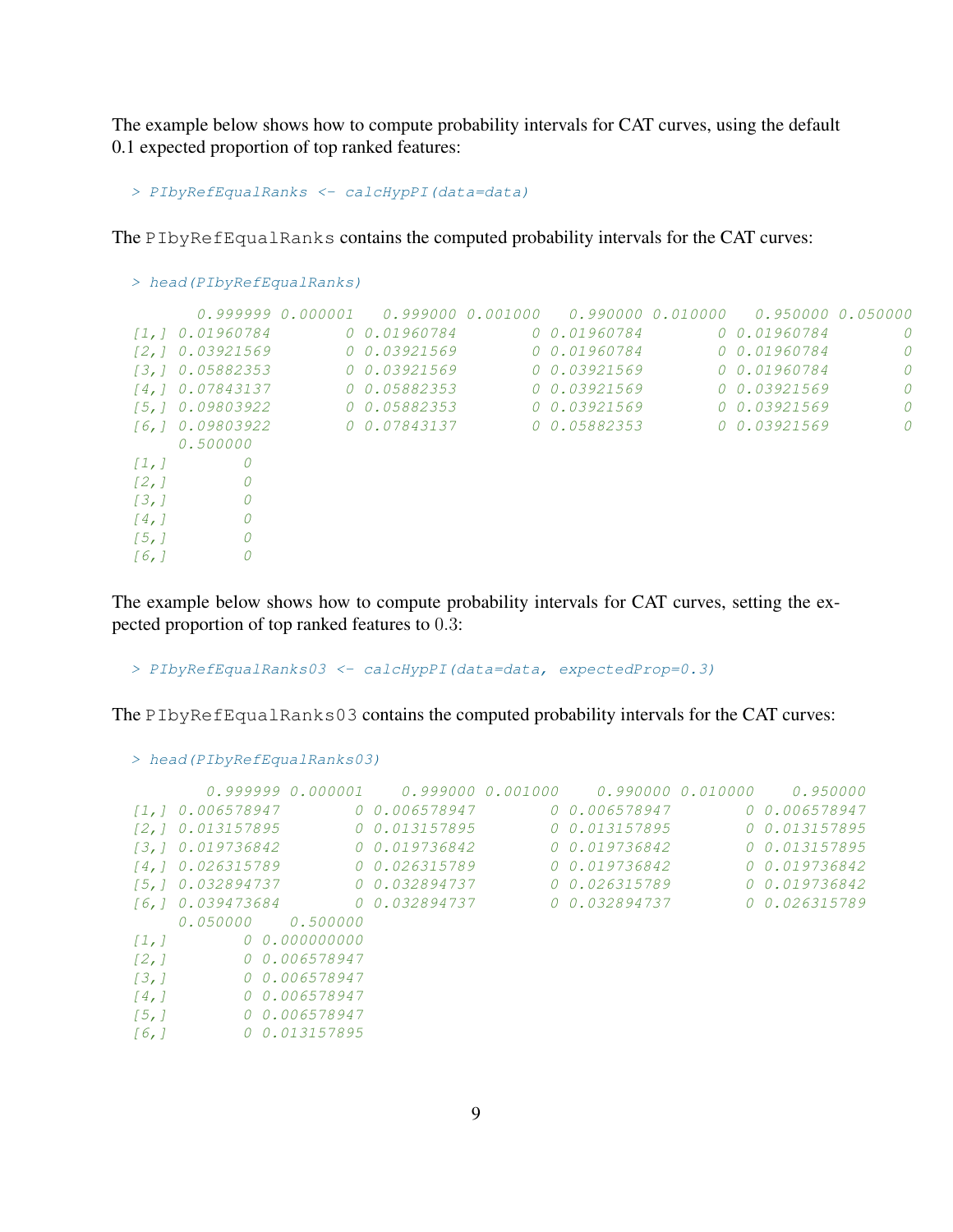The example below shows how to compute probability intervals for CAT curves, using the default 0.1 expected proportion of top ranked features, for a set of specific hypergeometric distribution quantiles:

> PIbyRefEqualRanksQuant <- calcHypPI(data=data, prob=c(0.75, 0.9, 0.95, 0.99))

The PIbyRefEqualRanksQuant contains the computed probability intervals for the CAT curves:

```
> head(PIbyRefEqualRanksQuant)
         0.75 0.25 0.90 0.10 0.95 0.05 0.99 0.01 0.50
[1,] 0.00000000 0 0.01960784 0 0.01960784 0 0.01960784 0 0
[2,] 0.00000000 0 0.01960784 0 0.01960784 0 0.01960784 0 0
[3,] 0.01960784 0 0.01960784 0 0.01960784 0 0.03921569 0 0
[4,] 0.01960784 0 0.01960784 0 0.03921569 0 0.03921569 0 0
[5,] 0.01960784 0 0.01960784 0 0.03921569 0 0.03921569 0 0
[6,] 0.01960784 0 0.03921569 0 0.03921569 0 0.05882353 0 0
```
The example below shows how to compute probability intervals for CAT curves, without specifying a proportion of expected top ranked features:

```
> PIbyRefEqualRanksNoExpectedProp <- calcHypPI(data=data, expectedProp=NULL)
```
The PIbyRefEqualRanksNoExpectedProp contains the computed probability intervals for the CAT curves:

```
> head(PIbyRefEqualRanksNoExpectedProp)
    0.999999 0.000001 0.999000 0.001000 0.990000 0.010000 0.950000 0.050000
[1,] 1.0000000 0 1.0000000 0 0.0000000 0 0.0000000 0
[2,] 1.0000000 0 0.5000000 0 0.0000000 0 0.0000000 0
[3,] 0.6666667 0 0.3333333 0 0.3333333 0 0.0000000 0
[4,] 0.5000000 0 0.2500000 0 0.2500000 0 0.0000000 0
[5,] 0.6000000 0 0.2000000 0 0.2000000 0 0.0000000 0
[6,] 0.5000000 0 0.3333333 0 0.1666667 0 0.1666667 0
   0.500000
[1,] 0
[2, 1 0
\begin{bmatrix} 3, & 1 \end{bmatrix} 0
[4, 1 0
[5, 1 0[6, 1 0
```
### <span id="page-9-0"></span>4 Plotting the results

The plotCat function can be used to plot the CAT curves along with probability intervals, as derived using the calcHypPI function (see Figures [1](#page-10-1) and [2,](#page-11-1) for CAT curves computed using a reference ranking, Figure [3](#page-12-1) for examples in which the reference was not used, and Figure [4](#page-13-1) for CAT curves for which the proportion of expected top ranked features was not specified).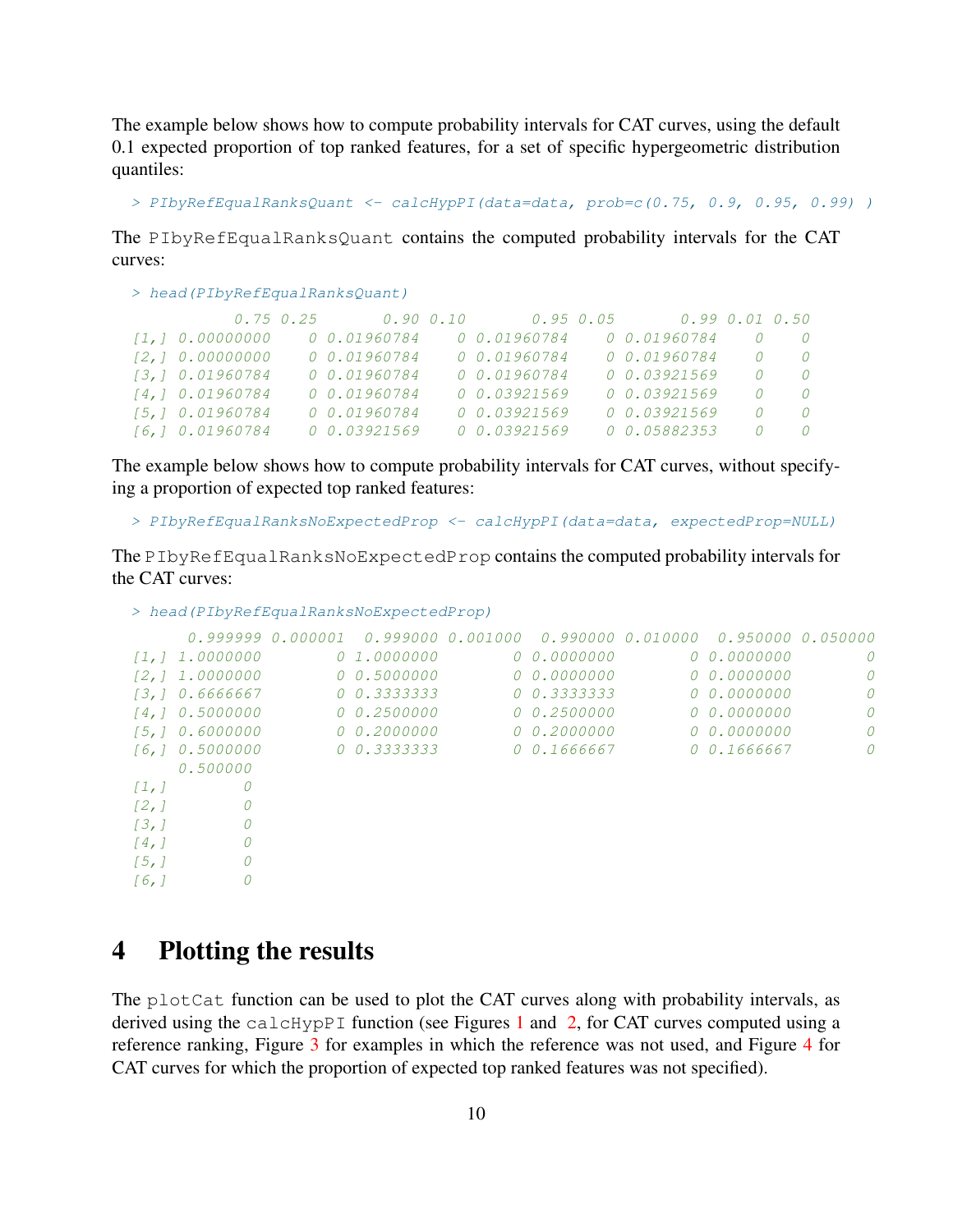#### <span id="page-10-0"></span>4.1 CAT curves based on equal ranks using a reference.

The example below shows how to plot CAT curves based on equal ranks, along with probability intervals based on a fixed expected proportion of similarly ranked features of 30%, using the data set A as the reference.

```
> plotCat(catData = catHigh2LowWithRefByEqualRanks,
         preComputedPI=PIbyRefEqualRanks03,
         cex=1.2, lwd=1.2, cexPts=1.2, spacePts=30, col=c("red", "blue"),
         main="CAT curves for decreasing t-statistics",
         where="center", legend=TRUE, legCex=1, ncol=1,
         plotLayout = layout (matrix (1:2, ncol = 2), widths = c(2,1)))
```
[1] "Recycling colors"



<span id="page-10-1"></span>Figure 1: CAT-plot for curves based on equal ranks, using data set A as the reference. Lighter to darker grey shades represent probability intervals for distinct quantiles of the hypergeometric distribution (0.999999, 0.999, 0.99, 0.95), assuming 30% of the features to be similarly ranked.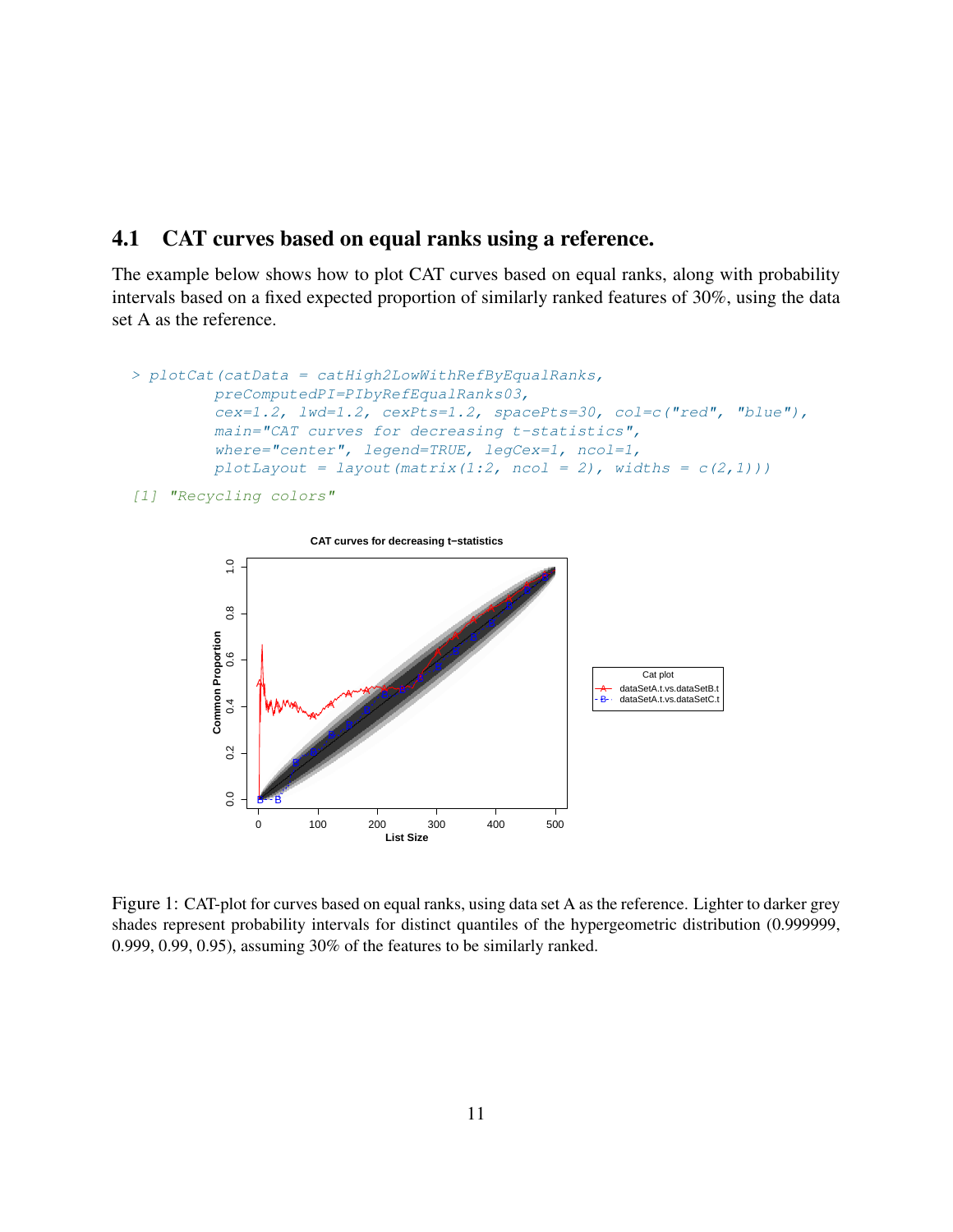#### <span id="page-11-0"></span>4.2 CAT curves based on equal statistics using a reference.

The example below shows how to plot CAT curves based on equal statistics, using the data set A as the reference. When equal ranks are used each CAT curve has its own probability intervals, which therefore cannot be shown on the plot.

```
> plotCat (catData = catHigh2LowWithRefByEqualStats,
         cex=1.2, lwd=1.2, cexPts=1.2, spacePts=30, col=c("red", "blue"),
         main="CAT curves for decreasing t-statistics",
         where="center", legend=TRUE, legCex=1, ncol=1,
        plotLayout = layout (matrix(1:2, ncol = 2), widths = c(2,1)))
```
[1] **"Recycling colors"** 



<span id="page-11-1"></span>Figure 2: CAT-plot for curves based on equal t-statistics, using data set A as the reference.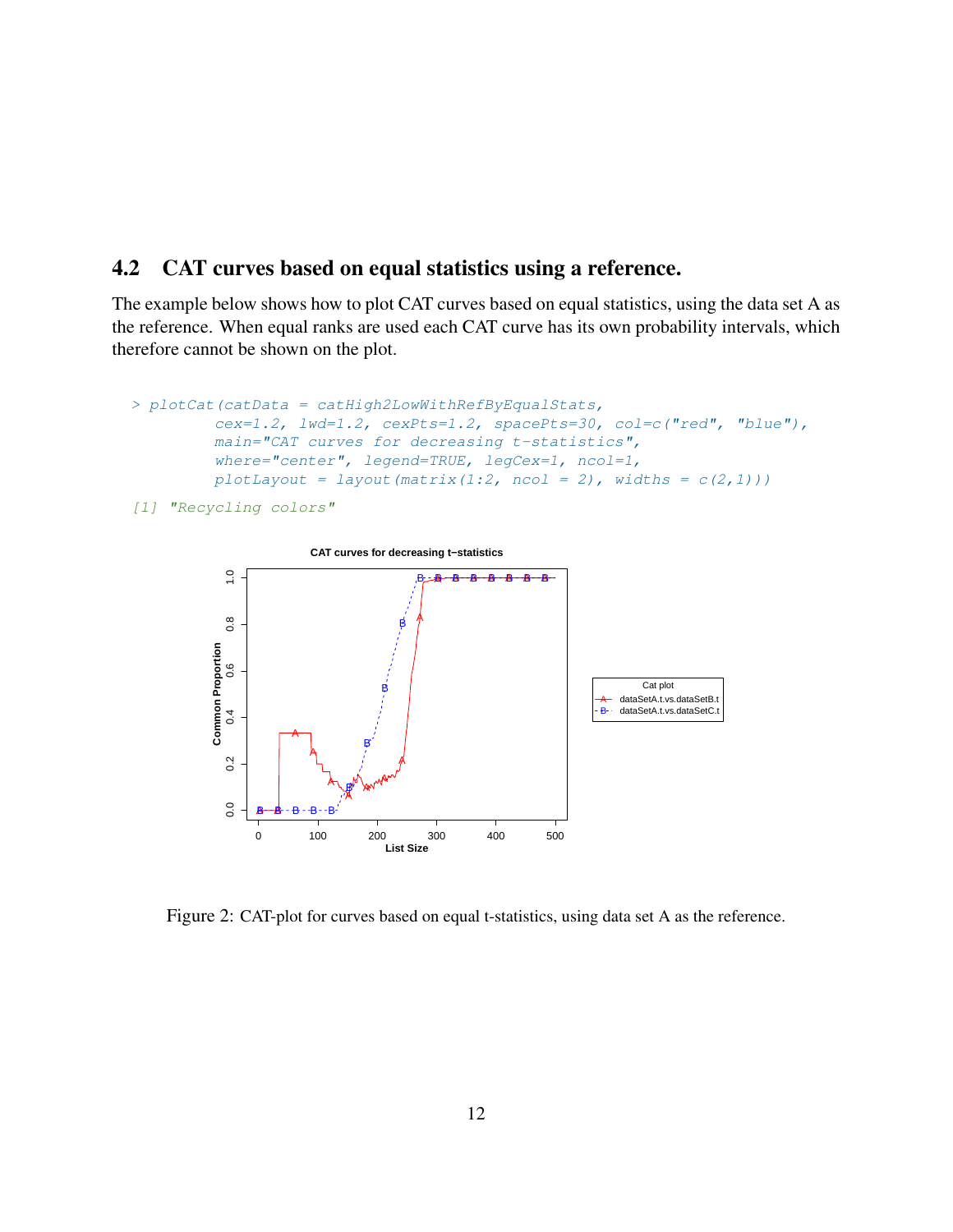#### <span id="page-12-0"></span>4.3 CAT curves based on equal ranks without using a reference.

The example below shows how to plot CAT curves based on equal ranks, along with probability intervals based on a fixed expected proportion of similarly ranked features of 10%, without using any data set as the reference (all pair combinations are shown).

```
> plotCat(catData = catHigh2LowNoRefByEqualRanks,
         preComputedPI=PIbyRefEqualRanks,
         cex=1.2, lwd=1.2, cexPts=1.2, spacePts=30,
         main="CAT curves for decreasing t-statistics",
         where="center", legend=TRUE, legCex=1, ncol=1,
         plotLayout = layout (\text{matrix}(1:2, \text{nool} = 2), \text{width} = c(2,1)))
```


<span id="page-12-1"></span>Figure 3: CAT-plot for curves based on equal ranks for all possible combinations of vectors. Lighter to darker grey shades represent probability intervals for the distinct quantiles of the hypergeometric distribution (0.999999, 0.999, 0.99, 0.95), assuming 10% of the features to be similarly ranked.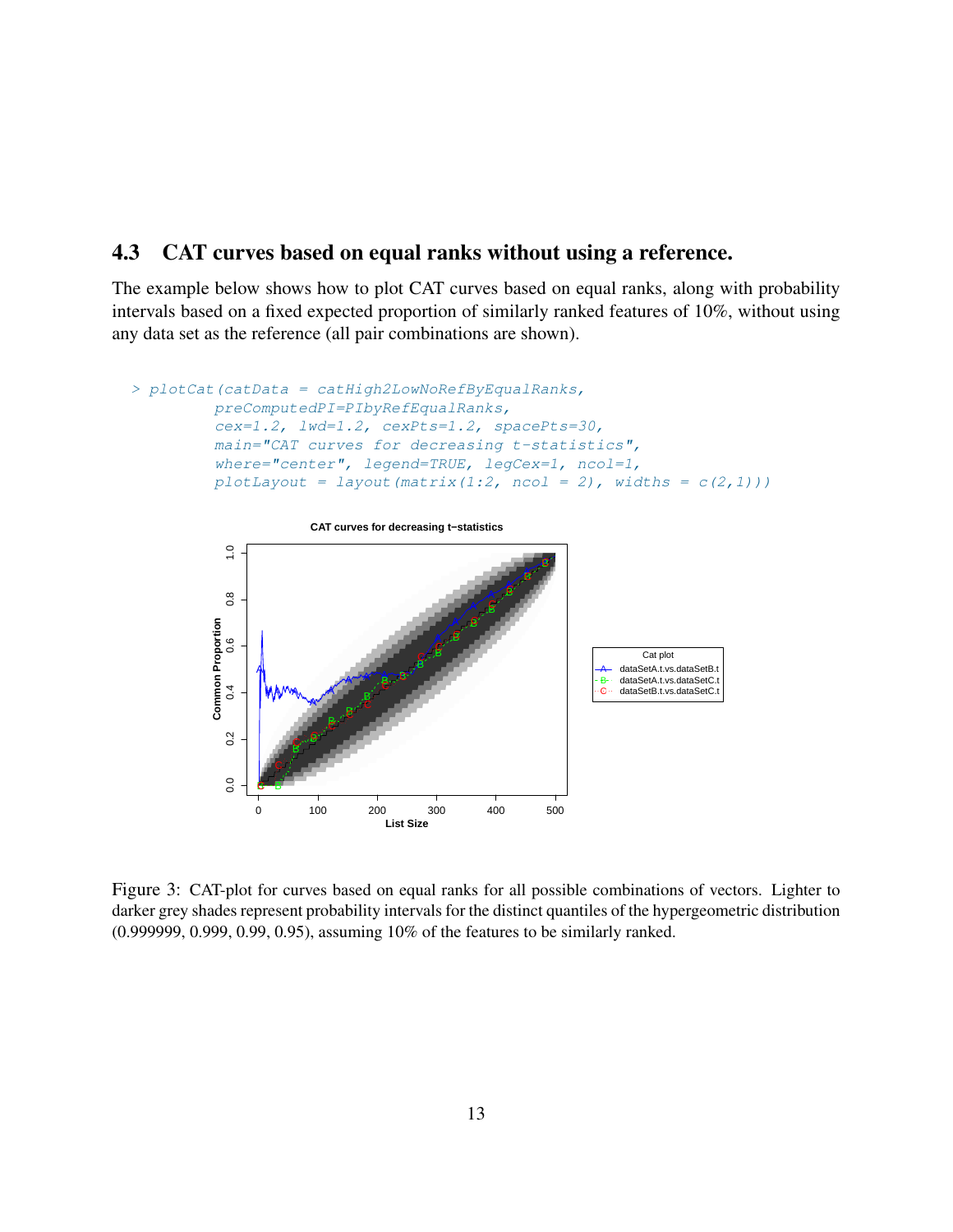### <span id="page-13-0"></span>4.4 CAT curves based on equal ranks, unspecified expected proportion of corresponding features.

The example below shows how to plot CAT curves based on equal ranks, along with probability intervals based on an unspecified expected proportion of similarly ranked features, without using any data set as the reference (all pair combinations are shown).

```
> plotCat(catData = catHigh2LowNoRefByEqualRanks,
         preComputedPI=PIbyRefEqualRanksNoExpectedProp,
         cex=1.2, lwd=1.2, cexPts=1.2, spacePts=30,
         main="CAT curves for decreasing t-statistics",
         where="center", legend=TRUE, legCex=1, ncol=1,
         plotLayout = layout (matrix(1:2, ncol = 2), widths = c(2,1)))
```


<span id="page-13-1"></span>Figure 4: CAT-plot for curves based on equal ranks for all possible combinations of vectors. Lighter to darker grey shades represent probability intervals for distinct quantiles of the hypergeometric distribution (0.999999, 0.999, 0.99, 0.95). No expected proportion of similarly ranked features is specified.